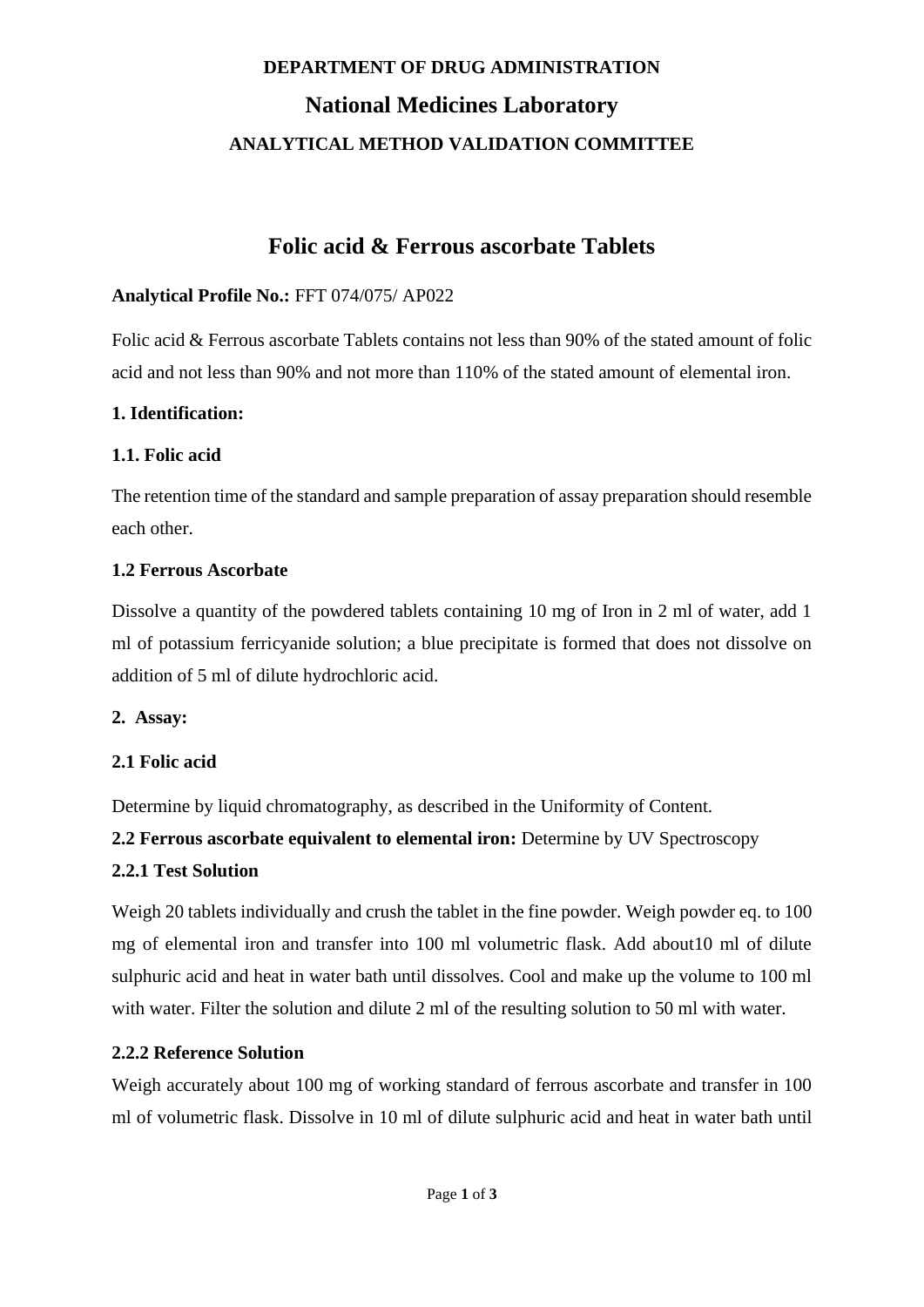# **DEPARTMENT OF DRUG ADMINISTRATION National Medicines Laboratory ANALYTICAL METHOD VALIDATION COMMITTEE**

it dissolves. Cool and make up the volume to 100 ml with water. Dilute 5 ml of the filtrate to 50 ml with water.

### **2.2.3 Procedure:**

Pipette 5 ml of the test and reference solution, add 2 ml of 0.1 % w/v sodium acetate solution, 4 ml of 0.25 % w/v hydroquinone solution and add 4 ml of 0.25 % w/v of 1, 10 phenanthroline, allow to stand for 1 hour. Prepare blank in the similar manner except sample solution. Make up the volume to 50 ml with water. Measure the absorbance of the solution at 515 nm. Calculate the content of elemental iron per tablet.

**3. Uniformity of content (Folic acid):** Determine by liquid chromatography

**3.1 Solvent mixture:** Prepare a mixture of 80 volumes of 0.57 % w/v solution of dipotassium hydrogen orthophosphate and 13.5 volumes of methanol.

### **3.2 Test Solution:**

Weigh individually 10 tablets. Transfer one tablet individually into ten 100 ml amber volumetric flask. Disperse the tablet with solvent mixture, add about 70 ml of solvent mixture, sonicate for about 15 minutes and make up the volume to 100 ml with solvent mixture. Centrifuge the resulting solution and dilute 2 ml of the solution to 20 ml with solvent mixture. Filter the final solution through 0.2 µm membrane filter.

#### **3.3 Reference Solution:**

Weigh accurately about 25 mg of working standard of folic acid and transfer into 100 ml amber volumetric flask. Dissolve with solvent mixture and make up the volume to 100 ml with solvent mixture. Dilute 5 ml of the resulting solution to 50 ml with solvent mixture. Again dilute 5 ml of the resulting solution to 100 ml with solvent mixture. Filter the final solution through 0.2 µm membrane filter.

#### **3.4 Chromatographic system**

- **Column:** C18, (250\*4.6 mm), 5 µm
- **Flow rate:** 1.0 ml/min